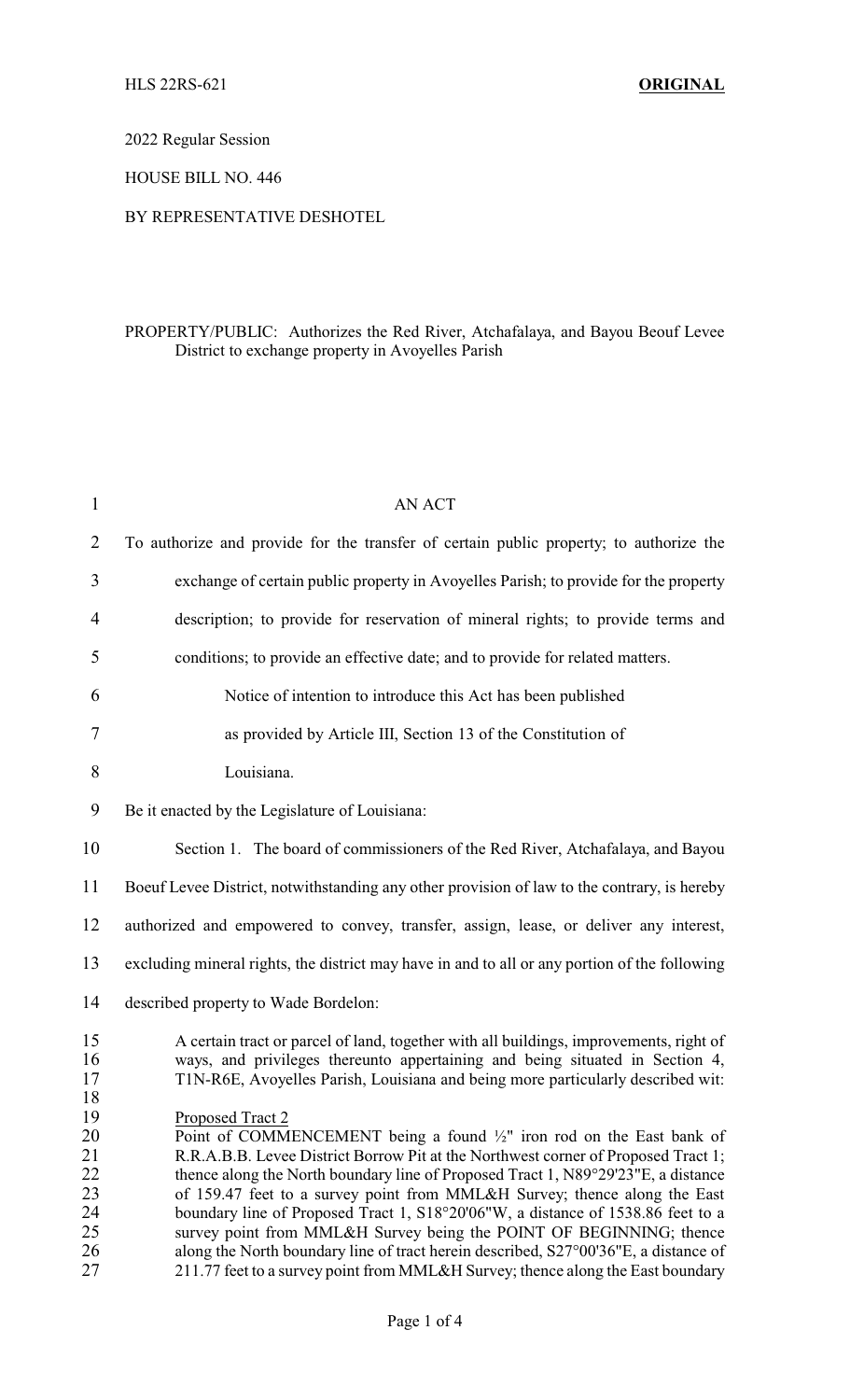1 line of tract herein described. S29°29'27"W, a distance of 103.83 feet to a survey 2 point; thence along the South boundary line of tract herein described, N69°05'07"W,<br>a distance of 127.30 feet to a survey point: thence along the East boundary line of 3 a distance of 127.30 feet to a survey point; thence along the East boundary line of R.R.A.B.B. Levee District property. N17°32'41"E. a distance of 245.00 feet back the 4 R.R.A.B.B. Levee District property, N17°32'41"E, a distance of 245.00 feet back the POINT OF BEGINNING and containing 0.57 Acres +/-. Said property being shown POINT OF BEGINNING and containing 0.57 Acres +/-. Said property being shown as Proposed Tract 2 on Plat Survey by Jared A. Couvillion, Professional Land Surveyor, dated June 6, 2018.

- Section 2. In exchange for the above described Proposed Tract 2 in Section 1 of this
- Act, the board of commissioners of the Red River, Atchafalaya, and Bayou Boeuf Levee
- District, notwithstanding any other provision of law to the contrary, is hereby authorized and
- empowered to accept, in addition to any other consideration, delivery of title to all or any
- portion of the following described property from Wade Bordelon:
- A certain tract or parcel of land, together with all buildings, improvements, right of ways, and privileges thereunto appertaining and being situated in Section 4, T1N-R6E, Avoyelles Parish, Louisiana and being more particularly described wit:
- 16 Proposed Tract 1:<br>17 Point of BEGINN
- 17 Point of BEGINNING being a found <sup>1</sup>/<sub>2</sub>" iron rod on the East bank of R.R.A.B.B.<br>18 Levee District Borrow Pit at the Northwest corner of tract herein described; thence 18 Levee District Borrow Pit at the Northwest corner of tract herein described; thence along the North boundary line of tract herein described, N89°29'23"E, a distance of along the North boundary line of tract herein described, N89°29'23"E, a distance of 20 159.47 feet to a survey point from MML&H Survey; thence along the East boundary<br>21 ine of tract herein described,  $S18^{\circ}20'06''W$ , a distance of 1538.86 feet to a survey line of tract herein described, S18°20'06"W, a distance of 1538.86 feet to a survey 22 point from MML&H Survey; thence along the East boundary line of R.R.A.B.B. Levee District property the following 2 calls: N17°32'41"E, a distance of 1252.09 feet back to the POINT OF BEGINNING and containing 2.30 Acres +/-. Said 25 property being shown as Proposed Tract 1 on Plat of Survey by Jared A. Couvillion,<br>26 Professional Land Surveyor, dated June 6, 2018. Professional Land Surveyor, dated June 6, 2018.
- Section 3. The Red River, Atchafalaya, and Bayou Beouf Levee District, is hereby

authorized to enter into such agreements, covenants, conditions, and stipulations and to

execute such documents as are necessary to properly effectuate any exchange, conveyance,

transfer, assignment, lease, or delivery of title, excluding mineral rights, to the property

described as Proposed Tract 2 in Section 1 of this Act, and as more specifically described

in any such agreements entered into and documents executed by and between the Red River,

- Atchafalaya, and Bayou Beouf Levee District and Wade Bordelon.
- Section 4. The board of commissioners of the Red River, Atchafalaya, and Bayou

Boeuf Levee District, notwithstanding any other provision of law to the contrary, is hereby

- authorized and empowered to convey, transfer, assign, lease, or deliver any interest,
- excluding mineral rights, the district may have in and to all or any portion of the following
- described property to Cutoff Properties, LLC: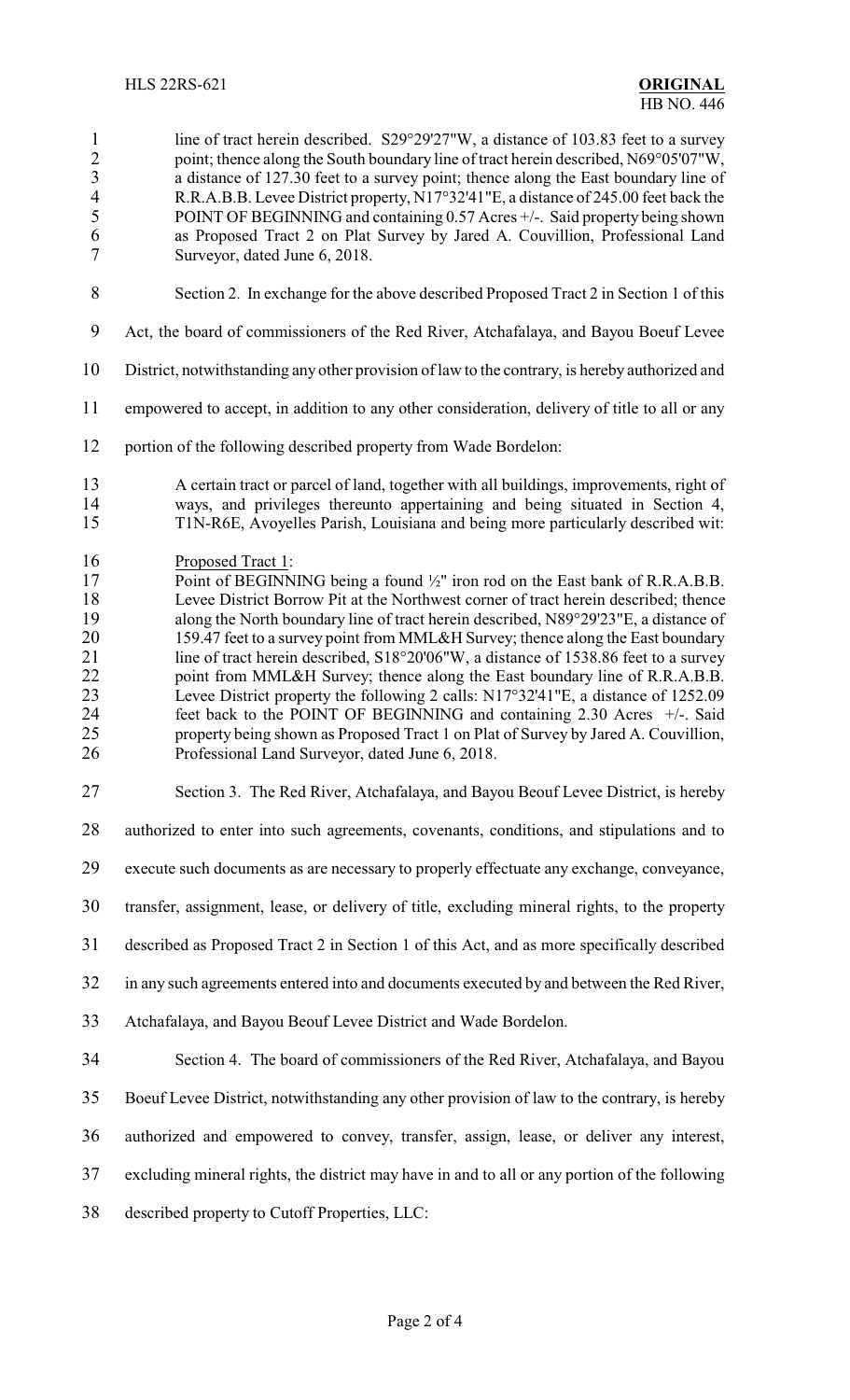- A certain tract or parcel of land containing approximately 120 acres and being the 2 West Half of the Northwest Quarter (W/2 of NW/4) and the Southeast Quarter of the<br>3 Northwest Quarter (SE/4 of NW/4) of Section 1. Township 1 South, Range 6 East, 3 Northwest Quarter (SE/4 of NW/4) of Section 1, Township 1 South, Range 6 East,<br>4 Avovelles Parish Avoyelles Parish. Section 5. In exchange for the above described tract in Section 4 of this Act, the board of commissioners of the Red River, Atchafalaya, and Bayou Boeuf Levee District, notwithstanding any other provision of law to the contrary, is hereby authorized and empowered to accept, in addition to any other consideration, delivery of title to all or any portion of the following described property, including all predial servitudes and rights of way, from Cutoff Properties, LLC: A 140 acre portion of the following described tract: A certain tract or parcel of land with all timber, buildings and improvements thereon, containing 200 acres, more or less, situated, lying and being in TIS, R6E, 7th Ward 14 of Avoyelles Parish, Louisiana, being the North Half of the Southwest Quarter, and<br>15 the Southwest Quarter of the Southwest Quarter of Section 29, and the North Half the Southwest Quarter of the Southwest Quarter of Section 29, and the North Half 16 of the Southeast Quarter of Section 30, bounded North by Heartwood Forestland<br>17 Fund VIII Limited Partnership, South and East by Heartwood Forestland Fund VIII 17 Fund VIII Limited Partnership, South and East by Heartwood Forestland Fund VIII<br>18 Limited Partnership and Red River, Atchafalaya and Bayou Boeuf Levee District and 18 Limited Partnership and Red River, Atchafalaya and Bayou Boeuf Levee District and<br>19 West by Wayne Joseph Lemoine and Heartwood Forestland Fund VIII Limited West by Wayne Joseph Lemoine and Heartwood Forestland Fund VIII Limited Partnership. Section 6. The Red River, Atchafalaya, and Bayou Beouf Levee District, is hereby authorized to enter into such agreements, covenants, conditions, and stipulations and to execute such documents as are necessary to properly effectuate any exchange, conveyance, transfer, assignment, lease, or delivery of title, excluding mineral rights, to the property described in Section 4 of this Act, and as more specifically described in any such agreements entered into and documents executed by and between the Red River, Atchafalaya, and Bayou Beouf Levee District and Cutoff Properties, LLC. Section 7. This Act shall become effective upon signature by the governor or, if not signed by the governor, upon expiration of the time for bills to become law without signature by the governor, as provided by Article III, Section 18 of the Constitution of Louisiana. If vetoed by the governor and subsequently approved by the legislature, this Act shall become
- effective on the day following such approval.